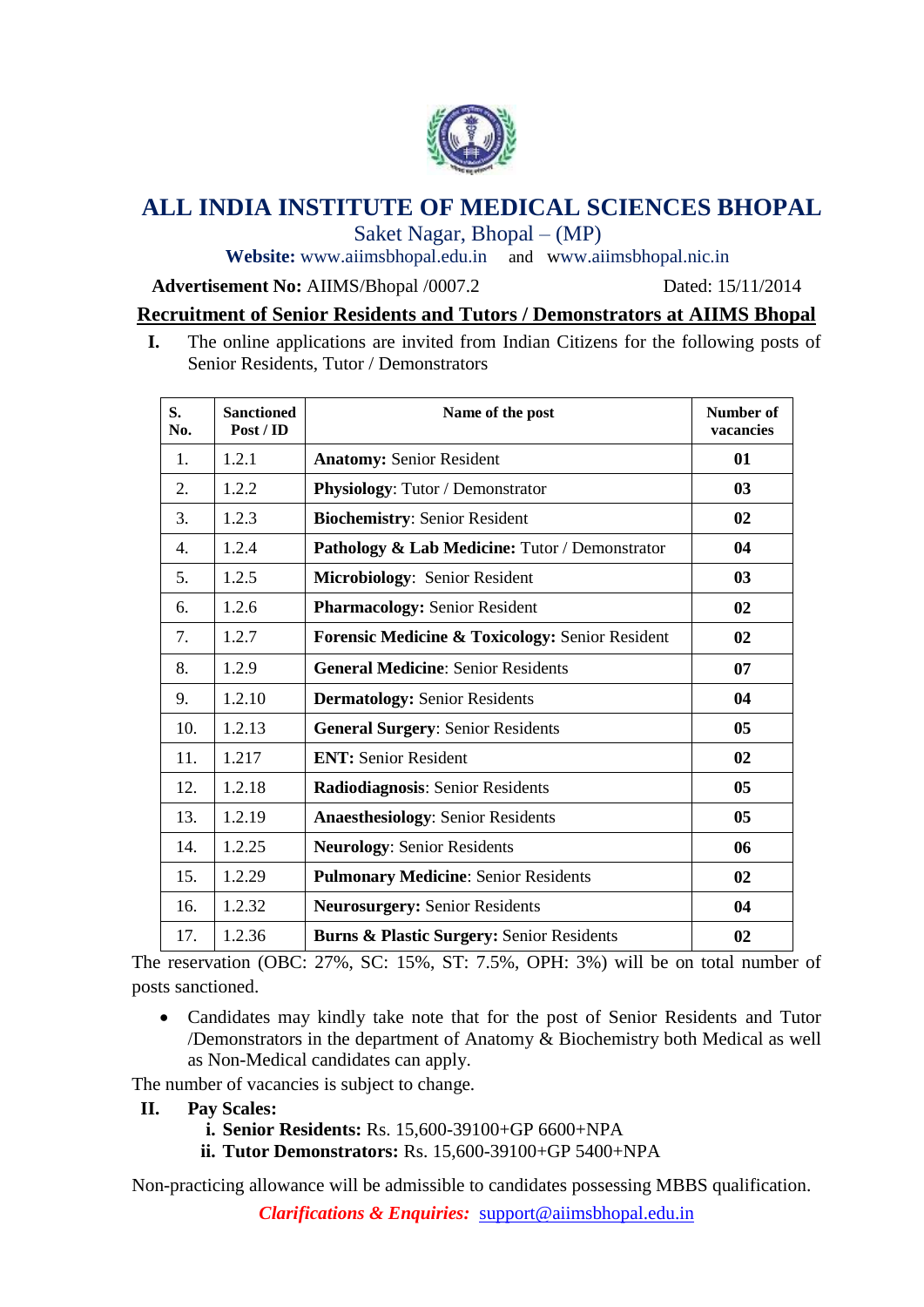# **III. Essential Qualifications:**

# **a. Senior Residents:**

- A MCI recognized postgraduate medical degree viz. MD/MS/DNB in the respective discipline from a recognized University/Institute.
- For the post of Pulmonary Medicine a Postgraduate medical degree viz. MD / DNB in Medicine or MD/DNB in Respiratory Medicine from a recognized University/Institute.
- Candidates with DM/MCh in concerned specialty will be preferred in Neurology / Neurosurgery / Burns and Plastic surgery.
- For non-medical candidates in Anatomy, Biochemistry and Pharmacology
	- o The candidate should possess M.Sc Degree in the subject concerned and
	- o PhD in the subject concerned/allied subject from a recognized University/Institute.

# **b. Tutor / Demonstrator:**

- **For Medical Candidates:** A recognized MBBS degree.
- **For Non-Medical Candidates:**
	- o In Anatomy and Biochemistry the candidate should possess MSc Degree in the subject concerned. In all other subjects MSc (Medical) in the concerned subject.
- Candidates with MD/MS/PhD from recognized University/Institute in concerned subject will be preferred.

# **IV. Eligibility:**

- To be eligible for selection for these posts, the candidate should have passed the qualifying examination by 31.12.2014 & result declared to this effect on or before by this date. The tenure of qualifying degree should also be finishing latest by 31.12.2014.
- In case of those who has appeared for exam / viva voce and result is yet to be declared then applicant will be allowed to appear in interview provisionally subject to production of certificate of successfully passing / qualifying PG / PhD exam and completion of tenure for this course latest by 1.00 PM on 31.12.2014.
- To be eligible for final selection, such certificate/proof of passing, should be submitted latest by 1.00 PM on 31.12.2014 in physical form in the office of Dean Academics. Failure to do so will lead to cancellation of their candidature. Any certificate received after 1.00 PM on 31.12.2014 will not be considered and candidature will stand cancelled.
- In cases where result is declared after 31.12.2014, their candidature will stand cancelled and no claim for selection on the basis of allowed provisionally to appear in the interview / selection, will be considered.

# **V. Upper Age Limit as on 31st December 2014:**

- **i.** Upper Age Limit: 33 years, relaxable for SC/ST candidate up to a maximum period of 05 years, and in the case of OBC candidates up to a maximum period of 03 years.
- **ii.** In the case of Orthopaedic Physical Handicapped (OPH) candidates, relaxable up to maximum period of 05 years for General Category, 08 years for OBC category and 10 years for SC/ST category candidates.
- **iii.** For those applying for these posts after completing DM/M.Ch courses, the upper age limit will be 35 years. The age limit is relaxable by 5 years for SC/ST candidates and 3 years for OBC candidates.

*Clarifications & Enquiries:* support@aiimsbhopal.edu.in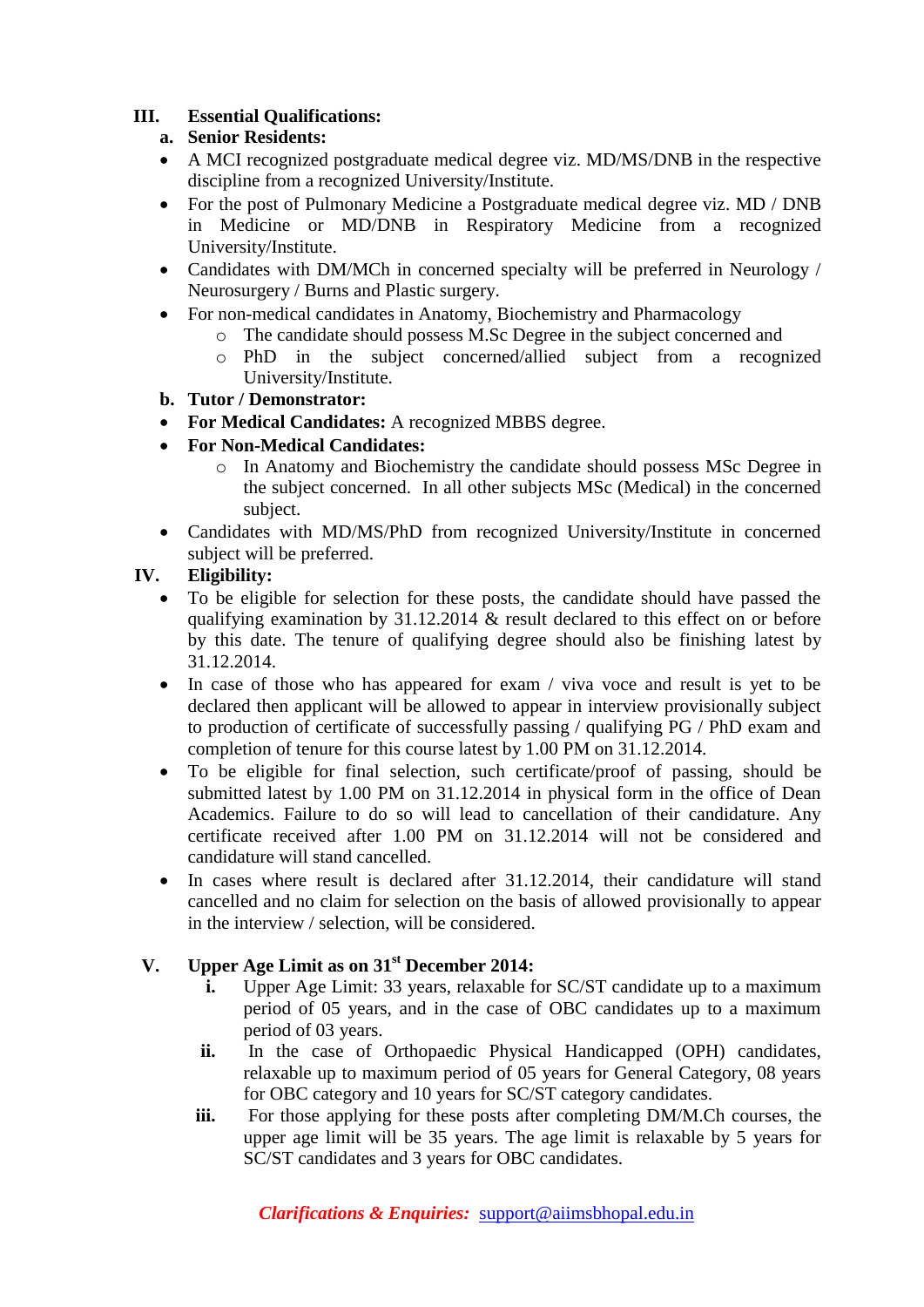- **VI. Application Process**: On-line applications are invited from Indian Nationals for the aforementioned posts at AIIMS Bhopal on substantive basis. Detailed advertisement is hosted at the website of AIIMS Bhopal, [www.aiimsbhopal.edu.in](http://www.aiimsbhopal.edu.in/) & [www.aiimsbhopal.nic.in](http://www.aiimsbhopal.nic.in/) and [www.mohfw.nic.in.](http://www.mohfw.nic.in/) The application form has to be filled online at <http://recruitment.aiimsbhopal.in/AppFormStep0.aspx> The online application form will be made available from **Saturday, the 15th November 2014.**
- **VII. Application Fees**: Application fees for General/OBC candidates is Rs. 1,000/-. Fees for SC/ST candidates is Rs.800/-. Fees shall be paid through NEFT/online transfer only. **Account details**: Beneficiary Name: AIIMS Bhopal, Bank of Baroda Saving Account No.37160100000360, IFSC code BARB0AIIMSX. This fee once remitted will not be refunded.
- **VIII. Last Date of Application**: The on-line filling up of application form will automatically **close at 5:00 pm on 5 th December 2014.**
	- *Congestion of system may occur during last hours. The applicants are strongly advised not to wait till last date of submission to avoid rush and submit the application well in time.*
	- *The application will be considered only when it has been duly submitted by pressing submit button. You are advised to print a copy for your record after pressing submit button by clicking print of application form button. You can also take printout of your application form from your email ID. After pressing submit button you will receive a mail regarding successful submission of your application. Follow the link Print application form to print your application. You will be navigated to your application from, and you can print or take a PDF copy of your application.*
	- *Inadequately filled / incomplete applications may be summarily rejected.*
	- **IX. Tenure:** The appointments for the posts of Senior Residents shall be for the maximum period of 3 years. The Initial appointment will be for one year which will be extended on satisfactory recommendation from concerned Head of the Department.
	- **X. Documents:** Printed copy of the on-line application form and the self- attested photocopies of the following along with the originals must be brought at the time of interview only
		- 1. 'No Objection Certificate–NOC 'for those who are working in Central/State Government / Semi Government, autonomous institutions from their respective organization.
		- 2. Degrees, Certificates, Mark sheets, Age proof, Caste certificate, Experience certificates and qualifying degree registration with State Medical Council. M P state medical council registration is mandatory before joining.

#### **XI. Reservation**:

1. OBC Candidates will attach certificate issued by the competent authority in the form prescribed for Central Government jobs along with certificate that the candidate does not belong to Creamy Layer. Date of issue of Certificate should not be earlier than *one year of closing date of application*.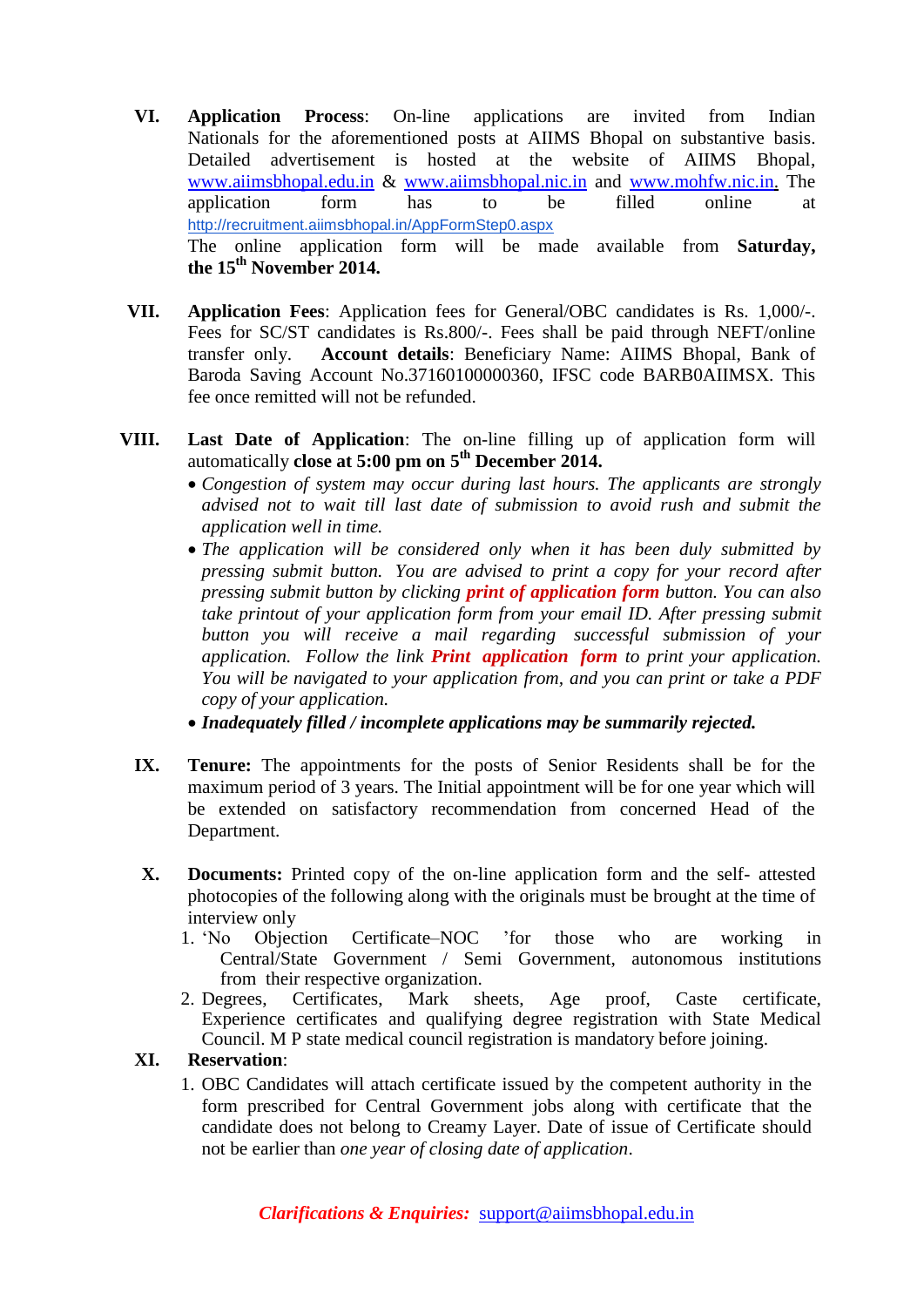2. For SC/ST-Certificate should be issued by Tehsildar or above rank officer in prescribed format.

#### 3. **Criteria for Orthopaedic Physically Handicapped:**

- The candidate must possess a valid document certifying his/her physical disability is conforming to judgment of Supreme Court of India i.e.: "With the approval of the Ministry of Health & Family Welfare, Govt. of India vide letter no. 18018/2/2009-ME(P-1) dated 17.02.2009.
- Candidates with disability of lower limbs between 50% to 70% shall be considered and in case candidates are not available of such disability in the category, then the candidates with disability of lower limbs between 40% to 50% will also be considered as per decision in the Writ Petition (Civil) 184/2005- Dr.Kumar Sourav Vs. UOI & others in the Supreme Court of India".
- The disability certificate should be issued by a duly constituted and authorized Medical Board of the State or Central Govt. Hospitals/Institutions. The Medical Board issuing certificate shall conform to guidelines of Ministry of Social Welfare and Empowerment (Govt. of India).

#### **XII. Selection procedure:**

- Site of Exam / Interview: Examination / Interviews will be held at AIIMS Bhopal. No TA/DA will be paid for appearing in the exam / interview.
- The selection will be through written exam followed by interview or interview only, as deemed appropriate by the competent authority.
- The joining of the candidates will purely need based. The selected candidates may also be asked to join on different dates. The remaining candidates selected in the interview shall be kept in the list which will be **valid till 30-06-2015.**
- Any vacancy arising because of non- joining by selected candidates in this selection or by resignation of candidate who had joined after selection in this session of January 2015 will be offered to the candidates from the waiting list according to their merit.
- All information pertaining to this advertisement including date of written examination / interview, result etc will be displayed on the AIIMS Bhopal website which is [www.aiimsbhopal.edu.in](http://www.aiimsbhopal.edu.in/)
- No individual intimation may be sent by AIIMS Bhopal to applicants. It will be the responsibility of applicants to keep abreast of the developments by visiting website regularly.